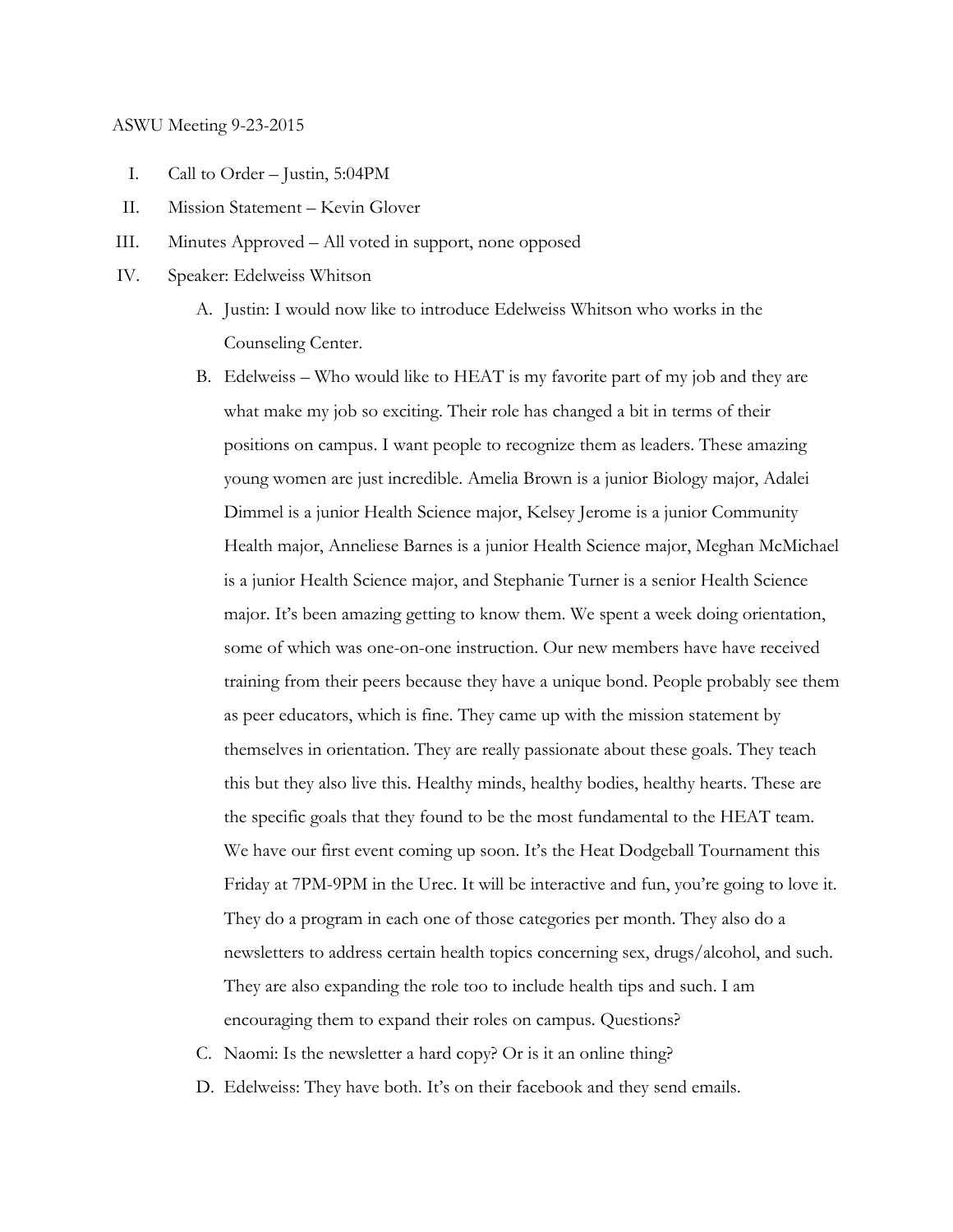- E. Katie: They put them on bathroom stalls.
- F. Brendan: What is changing or evolving about their role?
- G. Edelweiss: They want to be peer educators but they feel like they need to grow and we are exploring that right now. It's just adding little things right now. They are marketing themselves more across campus. I just get the sense that it could be a lot more comprehensive.
- H. Chase: We have had a lot of Title 9 issues from administration . Is there a discussion planned for that?
- I. Edelweiss: This year they are doing more of a broad scope of a presentation. If you feel there should be a more specific focus on something then we are looking to get that kind of feedback.
- J. Jordan: It sounds like you guys are doing things more about sexual assault. I mean, we had a jump from three assaults to 25 assaults in the span of one year. Is that a direction that you want to go in?
- K. Edelweiss: How many of those incidents had alcohol involved?
- L. Jordan: All 25. There were no sober assaults.
- M. Edelweiss: It is a hard topic to talk about so that's a good venue to explore.
- N. Bailey: How does your team help off campus students?
- O. Edel: We want to do a separate off campus program for them. It is harder to get to them just because they can be separated from the events that we do but we're currently working on it.
- P. Justin: Any other question?
- V. Club Updates
	- A. PsyChy
		- 1. Ellie: It is for all people who are majors, minors, or interested in psychology. We do all kinds of fun evetns. Dr Bruny's house with 25 people. That's our main thing is to foster relationships. We want to start talk about careers earlier on. We wil have a career night in the fall and a grad school night in the Spring. Think about careers, plan for such.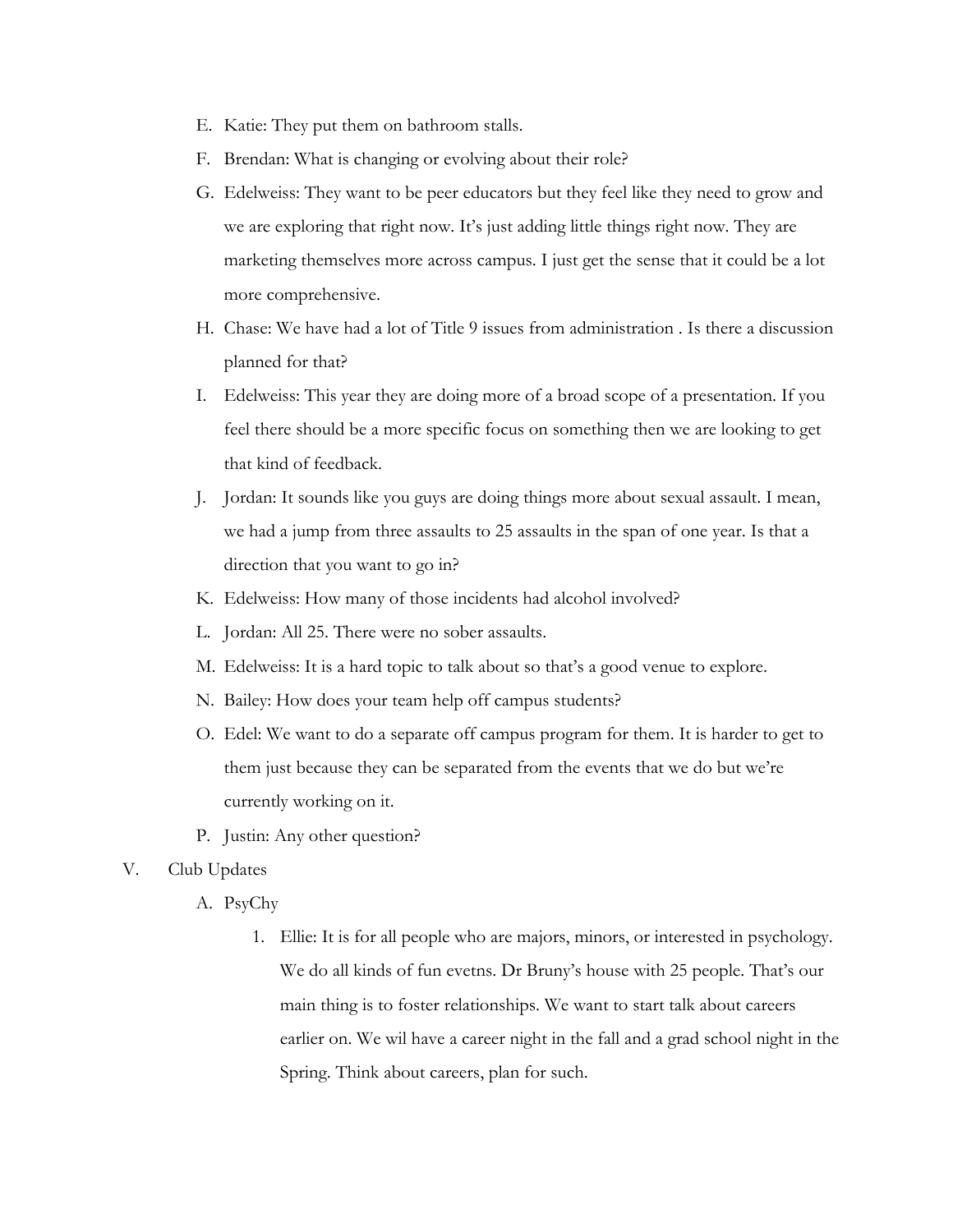- B. Adopted Pirates of Whitworth
	- 1. Jian: Hello everyone, we are the Adopted Pirates of Whitworth. Our goal is to take the fostered and adopted community and foster relationships. We actually have several events coming up soon. On October 6th, Forrest Baird will talk about the relationship between adoption and the bible. We are also planning on having some kind of Thanksgiving event around November 14<sup>th</sup>.
	- 2. Bre: What time and where do you meet?
	- 3. Jian: We meet at 7:30PM in Eric Johnston. Our meetings are about an hour long.
- C. Dine with a Mind
	- 1. Justin: Rachel brought up the point that students are spending more than what is allotted on the ticket. Is "Dine with a Mind" an appropriate name? Should it stay?
	- 2. Bre: We should increase the ticket price because it's very Whitworth. You should have the option of one meal or two coffees with the
	- 3. Bailey: Is it only for professors, staff, faculty, adjunct?
	- 4. Justin: Yes.
	- 5. Norma: How would raising the value of the ticket affect budget?
	- 6. Dayna: We always use the entirety of the Dine with a Mind budget. And sometimes we add to it midyear.
	- 7. Justin: Just as a clarification, the proposed new ticket value would be for one meal or two coffees.
	- 8. Ryan: Do we have a quote of how that would affect the budget?
	- 9. **SOMEONE:**How about "Coff with a Prof"?
	- 10. **SOMEONE:**Or we could do "FaculTEA."
	- 11. Chase: Now, does everyone know where to go in order to get a "Dine with a Mind" ticket? You guys go to the Info Desk.

## VI. Club Charter

A. Skyler: Today, we have the Physics and Engineering Collective for our club charter.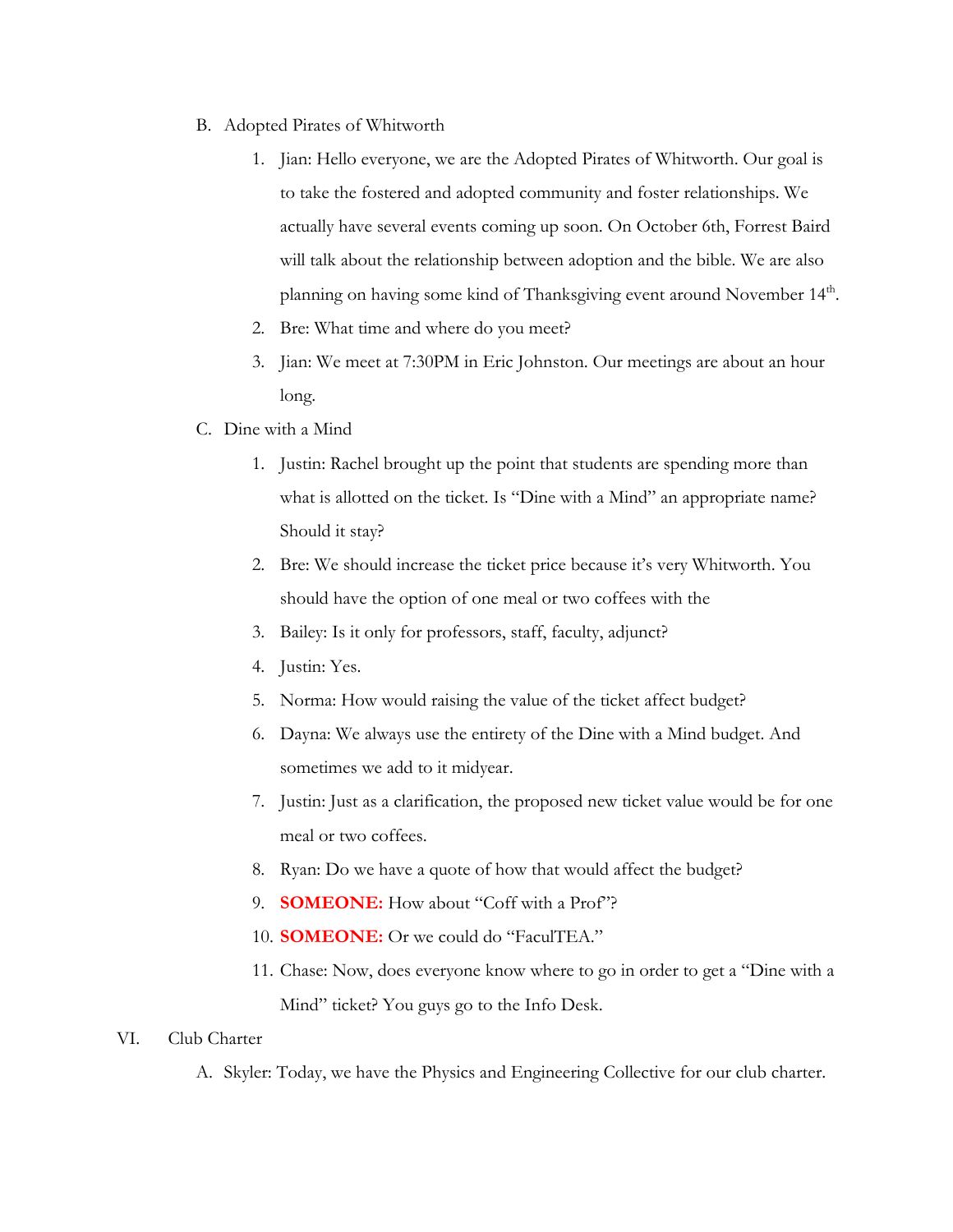- B. Sarah: The purpose of the Physics and Engineering Collective is to promote camaraderie in the Physics Department. Beyond that, we spread awareness of outreach opportunities like internships, jobs, and other career fields.
- C. Derek: We also don't have a way for senior students to know underclassmen. This club would be able to facilitate that communication and build those relationships.
- D. Sarah: The goal would be to have an activity and an event each month. Dodgeball, decorate Johnston, learning, education panels.
- E. Bre: Last year we had the Engineering Club out competing. How do you guys differ from them?
- F. Sarah: Engineering club is more focused on competition and we are more on community. We want to see a unity but we need two separate clubs.
- G. Jordan: How would you get everyone together with the 3-2 program? If people are on very different time schedules.
- H. Sarah: I actually disagree. There is a 3-2 program but you still have to be here for three years. Just because you have a degree somewhere doesn't mean you can't work in a separate career field.
- I. Jeff: Did you have a specific event planned at this time If you do then we can help promote that.
- J. Derek: Like we said earlier, we are planning events like movie nights and bowling. However, we don't have any specific dates or times.
- K. Sarah: We have a master calendar. We were thinking of doing an ice cream social with professors. We could move on to reflect on summer internships and bring in professional panels from Spokane and surrounding area for career opportunities.
- L. **SOMEONE:**About how many people have shown interest?
- M. Sarah: We have up to 50 people counting at the end of last year. People wanted speakers and
- N. Adam: As of last year, physics were required to take an internship and an internship reflection.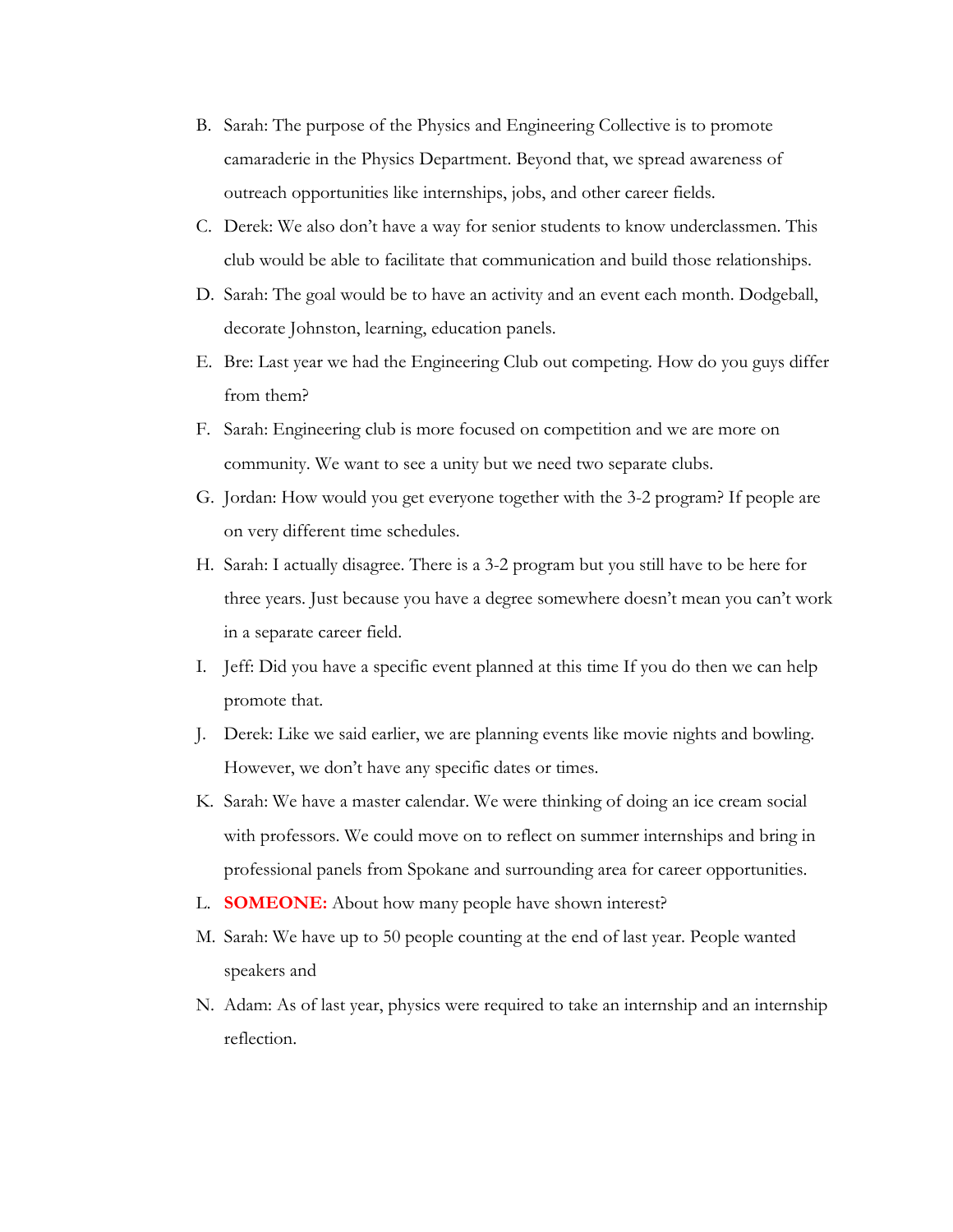- O. Sarah: It's a great class to see how you fit into your internship. We want to have a night where people can take a look at other internships. The internship class seemed more like a personal class. I think it would benefit the department.
- P. Kevin: You three are the driving people. I am concerned about you all being seniors since you'll leave at the end of this year. Also, gender equality in the field. Is that something you will include in your mission statement?
- Q. Derek: We haven't discussed it but we can definitely consider it. We have about 50/50 but Whitworth has more women than men anyways
- R. Sarah: We also would like to have women in leadership to be examples and inspire other women to seek similar roles.
- S. STEP OUT
- T. Skyler: Discussion time for us about them. Then we will lead into a vote. Or we can dive straight into a vote without discussion.
- U. Jordan: Motion to approve.
- V. Kevin: Second
- W. All approved, no opposed.

# VII. Speaker: Jeff Debray

A. Jeff: I kind of just wanted to discuss why we changed traditiation like we did. What changed? We always have the history of Stewville. One of the big stories is EOI. It used to be an all-male dorm and it changed into co-ed. The men protested and chanted "Save our Urinals." We decided to not include it in traditiation. We did so because we need to know about the demographics of our dorm. Stewart Hall is 18 men and 80 women. We needed to create a welcoming environment and we didn't think that was the "EOI 'til we die" was the most welcoming. We wanted to come up with chants that fit the "We Got Malc" theme. We also need to note that we're not hiding the history of Stewville and we'll still tell the story but we need to keep our audience in mind. We are planning a Stewville Alumni party next week. Their experience, your experience. I would add that everyone's voice on the issue is completely valid. Encourage people to come up to me with questions.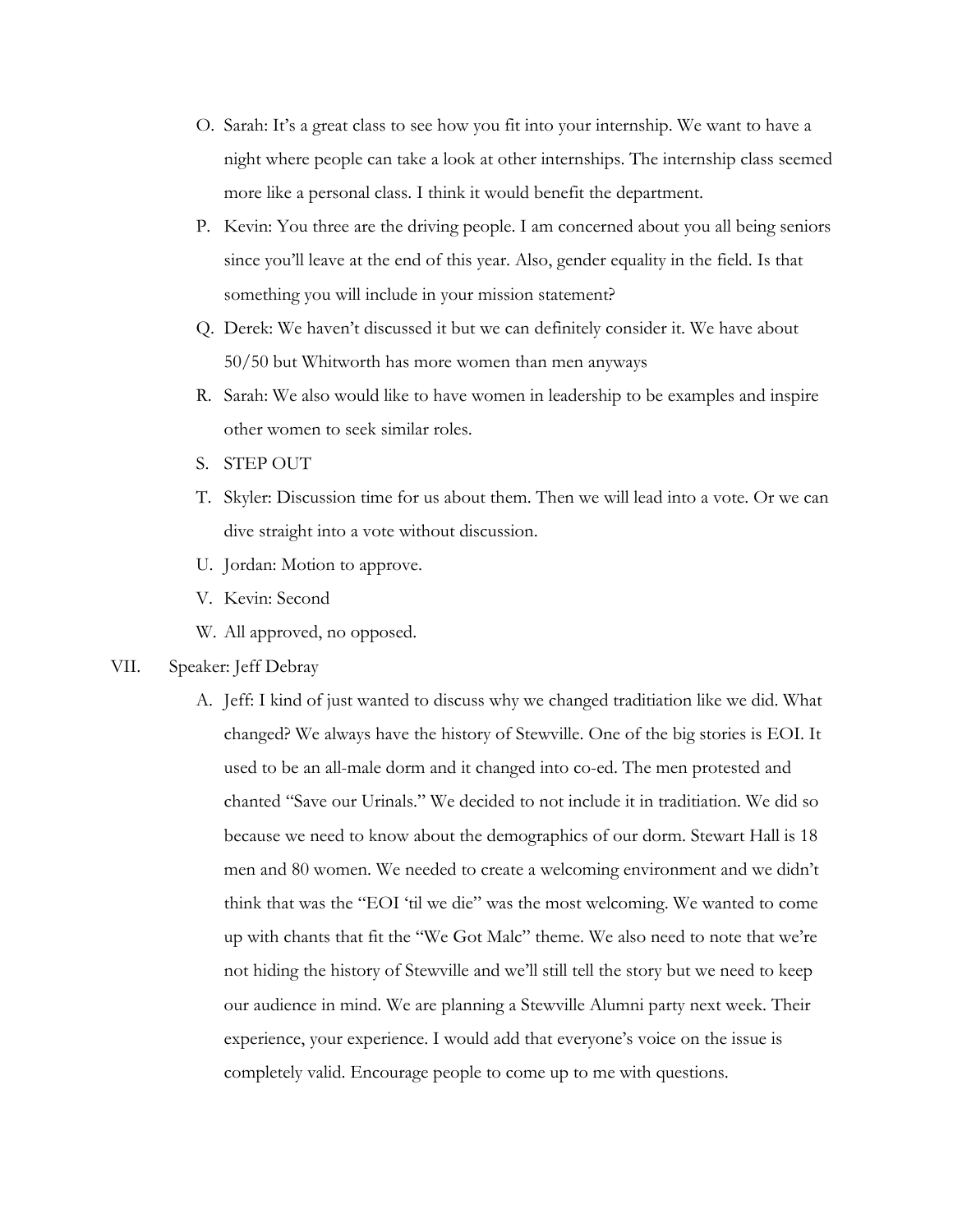- B. Justin: Questions?
- C. Bailey: Were there complaints from women about the chant or no?
- D. Jeff: Not specifically but we needed to be aware of our community.
- E. Jordan: I don't remember that story but it surprises me that there was backlash. Where were the
- F. Jeff: It wasn't a big deal but it became a bigger deal when the Whitworthian person said there was a lack of safety in our traditiation.
- G. Ryan: I like the alum party idea. I would be concerned because people might not be aware of the reason of the changes. It may create a negative environment. What measures are you guys taking to prevent that from happening?
- H. Jeff: The main thing is
- I. Sierra: I was also wondering what the reasons were to change colors of Stewville.
- J. Jeff: Well, we added gold for "gold standard."
- K. Chase: When I was there we had red headbands.
- L. Brittany: It was red and black last year.
- M. Justin: It changes pretty much every year. Many of the chants have been past down from year to year.
- N. Dayna: I am really impressed that you were able to take that on. It's admirable. It's good leadership.

### VIII. Homecoming Preparations

- A. Bre: I would like to say you're the best team ever. We have done four events flawlessly because of you and we are going to do four more. I brought treats! Homecoming is next weekend, there is a section for senator s to add to their newsletters. It has a lot of information and includes all of the Homecoming events. We got a lot of work done at Community Building Day. We still need to work on the smoke shack and the picnic tables. We will need people to sign up to help this weekend to continue the work.
- B. Bre: We have a hypnotist coming. That Friday we will show Inside Out, because that is the movie that was voted for the most in our survey. Our goal is to be outside but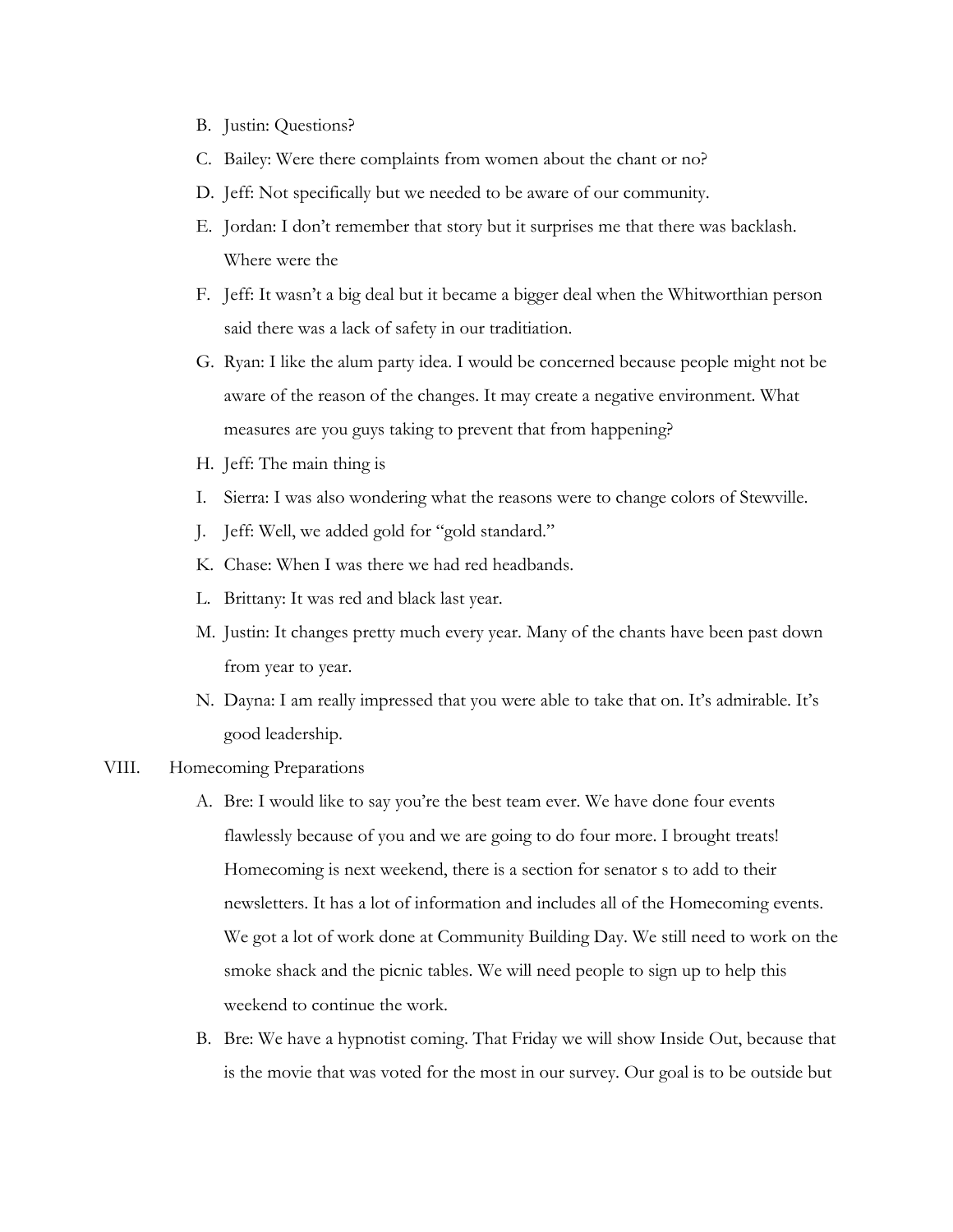it may not happen depending on how cold it is. If it's nice out, we'll be outside. If it's cold then we can come to the MPR.

- C. Saturday, October 3 will be the Homecoming parade. Hopefully it becomes a thing. Senators, you are on your own separate committee for Homecoming. Tomorrow will be your leadership teams in GE330. For dorms we are doing floats in the spirit of your dorm. All those cars will congregate in the Hawthorne parking lot and we'll go through the loop. Athletes will be throwing candy, the cheerleaders will be rallying, and President Beck Taylor will be following in a convertible. Whoever wins will have an ice cream social and the next will have a pizza party.
- D. Ryan: Would it be possible to coordinate with facilities to not have sprinklers before the movie? People won't like to sit on wet grass.
- E. Bre: Probably. I'll put that on my list.
- F. Bre: I am calling this "Campfire at the Cove" so please put them up. Senators should take four. The idea is to have student performers to have that relaxed vibe. We have ordered Whitworth mason jars. Summary we have Bardera Wall Turner.
- G. Kevin: What is the prize for the parade?
- H. Bre: Pizza.
- I. Ryan: Should we take the cost of float supplies out of our ASWU budget?
- J. Bre: We don't have the funding to provide all of that with the Homecoming, so take it out of your dorm's ASWU budget.

## IX. Announcements

- A. Skyler: We have one group, the Dornsife Center, asked for \$600 for materials for a blanket-making Prime Time. We failed that request. We justified this because they went to us first instead of going to other departments first. I told them that they could come back to us for a lesser amount, if they couldn't find anyone else to help them. by the way, ASWU can overrule the ruling of the Finance Committee by a supermajority vote.
- B. Ryan: Could you expand what you meant by dorm blankets?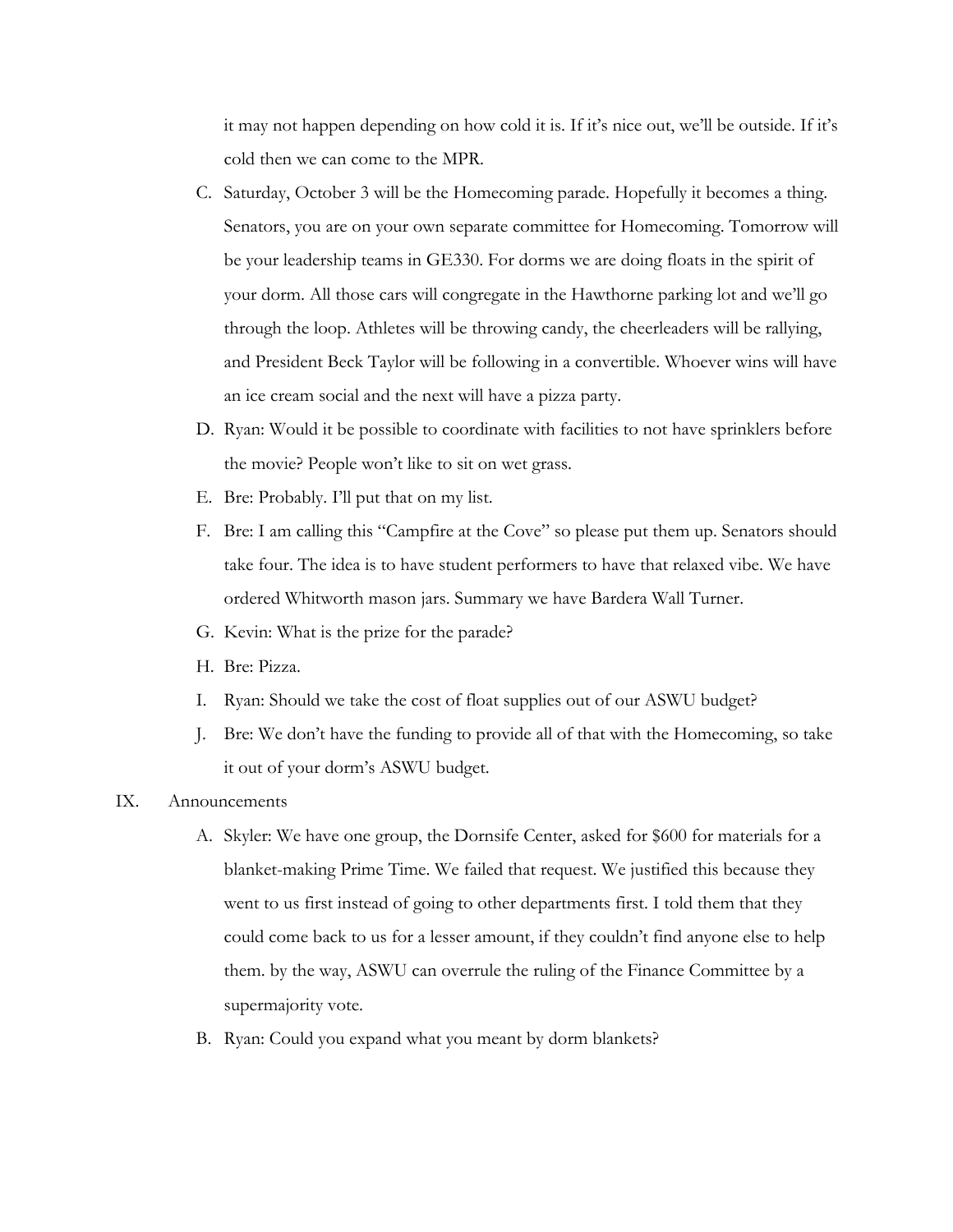- C. Skylar: They wanted to host a Prime Time where the students would make blankets to be donated to single moms.
- D. Chase: Because of homecoming next week, you need to have a QnA with those who are running in the elections. You are to contact them and arrange a QnA with them at Prime Time.
- E. Ryan: Does that still apply to me?
- F. Chase: I will be doing yours.
- G. Chase: You have this sheet that has been on my door. We will be having on-campus students vote on a paper system. Off campus and international students will have to vote online. We will be sending out an email to the off campus students with a link to the voting page. You guys must sign up for at least an hour each day.
- H. Savanna: Can we do it during office hours?
- I. Chase: Yes
- J. Chase: You also need to sign a non bias form for no opinions or bias while elections are going on.
- K. Bre: Off campus people couldn't vote in person, only online.
- L. Jeff: Anyone on campus has to vote via paper.
- M. Chase: Great clarifications. I would just add that references and paper is due Friday. Sex Signals is a required event. We are meeting tomorrow. CBD was for Tuesday's class and we are meeting tomorrow.
- X. Reports and Vibes
	- A. Justin: Katie, Brittany, and I met with the Parking Task Force. Security has ended their enforcement. First infraction iis \$60 and they will be running plates. Three infractions is a disciplinary thing. We actually have more parking spots than we do registered vehicles, but we can't know how many spots we need if we don't have people registering their cars.
	- B. Adam: We went to Kipos garden for CBD.
	- C. Kelsey: We are not doing Senior photos, we are doing senior selfies. You can be a lot more creative. We want pictures of your leadership staff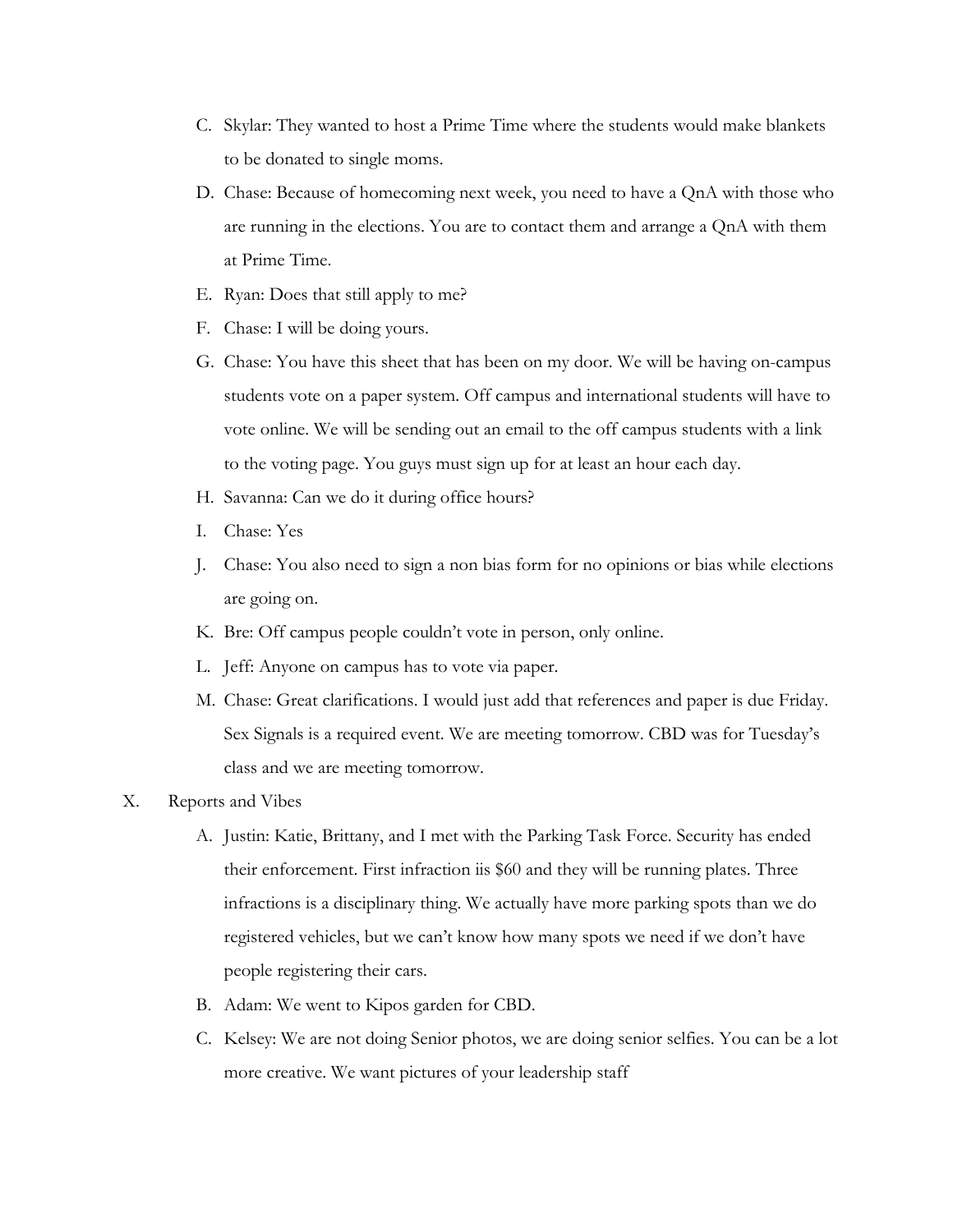- D. Rachel: Kelsey and I were talking and we want photos that show your personality.
- E. Kaysee: The Qadime Ensemble went well. *Even in the Rain* will be playing in Johnson 233 at 8PM.
- F. Kiersten: Spokane tours are this weekend Harvest Festival this weekend.
- G. Neihls: Tell people to come rock climbing. People are signing up for trips like crazy.
- H. Jordan: I have someone who wants to DJ, like live mixing. More like active DJ-ing so if you are looking for someone then I can get you guys in contact.
- I. Savanna: Barn Dance is happening October 23rd.
- J. Bailey: Saturday is the soccer game against UPS. We're doing a Fill the Hill event. I ordered Monday Madness shirts. We also started filming the video. Thanks to Katie for finding a mascot for the Homecoming game.
- K. Brenden: What is the application process for mascot?
- L. Bailey: Come up to me and I give you dates.
- M. Brenden: Okay, because I have at least two people who are interested.
- N. Katie: There may be an issue with washing machines due to their size and price. Other dorms have the That's been fun to investigate.
- O. Brittany: There is no parking by Arend because of displaced. Jacqueline Chief information officer. We would like more lights and security.
- P. Katie: Even though it may only take two minutes to drive and then walk somewhere, walking ten minutes somewhere isn't going to kill you.
- Q. Justin:
- R. Bailey: We have more car spots than cars are registered. Then we can start to see what needs to be created. Each sticker states which part of campus they can park, and then they only park in those areas.
- S. Bre: Can we ask them if residents are parking in non resident parking to be ticketed too?
- T. Rachel: Went to the Kipos garden to help set up for Harvest Festival.
- U. Bekah: First Worthian went out today. Kind of stressful with new delivery person.
- V. Brittany: I had some residents who were offended with the Sex Signals posters.